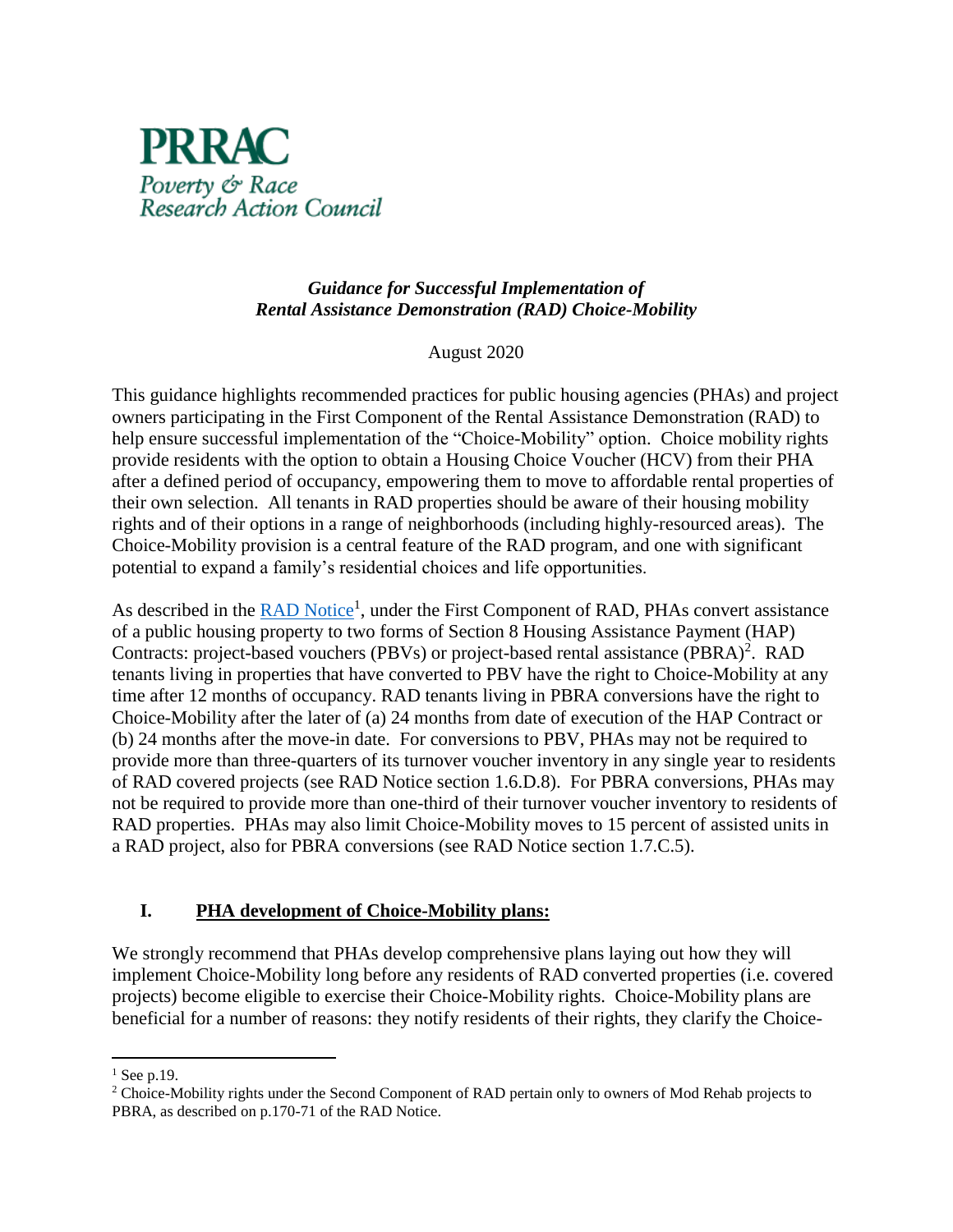Mobility process for the resident and remove uncertainty about how it works, and they organize the process internally for those implementing it at the PHA.

*Policies and Procedures*: Effective Choice-Mobility plans will encompass both the PHA's Choice-Mobility policies and procedures.

- *Policies* reflect the basic language regarding Choice-Mobility that a PHA often incorporates into their section 8 administrative plan or MTW (Moving to Work) plan. This language is often a general statement of the resident's right to Choice-Mobility.
- *Procedures* walk tenants step-by-step through the process of getting a Choice-Mobility tenant-based voucher from beginning to end. Topics covered may include: 1) clear description of the process to apply for a Choice-Mobility voucher; 2) the PHA's waitlist procedures (including but not limited to: what notifications the PHA will provide to the resident, resident actions that can result in removal from the waitlist, the extent to which there are separate waitlists for regular HCVs and RAD Choice-Mobility, and priority rankings on these waitlists); 3) obligations once a RAD resident receives Choice-Mobility voucher; and 4) what RAD residents should take into consideration when transitioning to the tenant-based rental assistance<sup>3</sup>. We recommend that procedures also be in writing and be laid out in detail in the Choice-Mobility plan.

Moreover, we recommend that section 8 administrative plans and MTW plans include a statement of the right to Choice-Mobility as well as at least a summary of the procedures detailed in the Choice-Mobility plan.

*Accessibility*: To fulfill their obligations under Title VI of the Civil Rights Act and to reach as many tenants as possible, PHAs are strongly urged to carefully consider ways to best make Choice-Mobility plans (as well as any other communication with RAD tenants concerning Choice-Mobility) accessible to persons with limited English proficiency (LEP). Additionally, in accordance with 24 CFR §8.6, we strongly urge PHAs to examine what steps they can take to effectively communicate information about Choice-Mobility plans (and other aspects of Choice-Mobility) to persons with disabilities.

*Turnover voucher management*: When developing a Choice-Mobility plan, it is highly recommended that PHAs carefully consider how they will issue vouchers in a way that achieves balance between RAD Choice-Mobility and their regular HCV program. This will involve determining whether and how to effectively implement a turnover voucher cap<sup>4</sup>, which permits PHAs to limit the number of turnover vouchers they provide to residents of RAD covered projects. PHAs must give automatic priority for available turnover vouchers to residents of RAD developments<sup>5</sup> before serving the regular HCV waitlist, except for special purpose vouchers that are restricted in eligibility. At a minimum, PHAs are urged to devise clear procedures for how they will achieve such prioritization and how they will allocate turnover vouchers to different

 $\overline{\phantom{a}}$ 

<sup>&</sup>lt;sup>3</sup> Such considerations might include information on how to remain current on monies owed to the RAD property, providing notice about intent to vacate, turning in keys, and moving expenses.

<sup>&</sup>lt;sup>4</sup> The turnover voucher caps under the RAD Notice only apply to requests for Choice-Mobility vouchers.

<sup>&</sup>lt;sup>5</sup> Priority is also afforded to non-RAD PBV tenants, per the PBV "Right to Move" provision.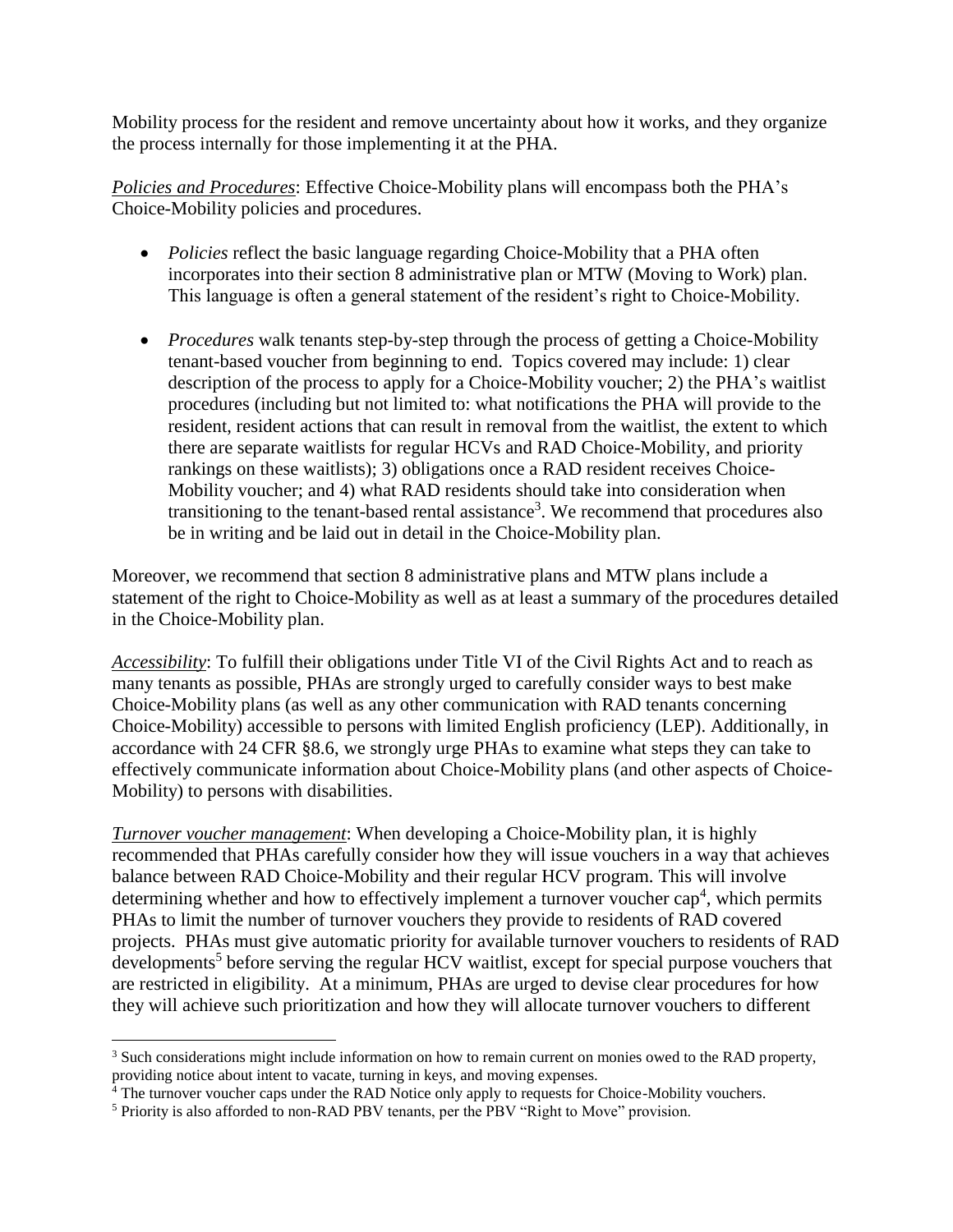programs. All such procedures regarding priorities, waitlists, and caps should be communicated clearly to RAD tenants.

*Project owners*: PHAs are responsible for the implementation of Choice-Mobility. However, in conversions to PBRA, project owners may manage some elements of the Choice-Mobility process. Therefore, it is strongly recommended that PHAs develop protocols (and include them in their Choice-Mobility plans) that clearly detail the specific responsibilities that will be assumed by both project owners and PHAs in the implementation of Choice-Mobility rights. We recommend that these protocols also specify what kind of monitoring mechanisms the PHA will implement to ensure that project owners are fulfilling their agreed-to Choice-Mobility responsibilities. Additionally, we strongly urge PHAs to develop procedures to train project owners to fulfill their responsibilities.

*No additional screening for Choice-Mobility vouchers*: As part of its tenant protection provisions, the RAD Notice prohibits the exclusion of households from occupancy at RAD covered projects at conversion based on rescreening, income eligibility, or income targeting. Similarly, we recommend that PHAs avoid subjecting RAD tenants applying for Choice-Mobility vouchers to any additional screening requirements in order to receive a tenant-based voucher. The potential for Choice-Mobility should be available to as many residents as possible.

*Vacating RAD units*: We advise PHAs to avoid requiring tenants to vacate their RAD unit before a lease has been entered into using a tenant-based voucher. Furthermore, PHAs are encouraged to notify tenants of their right to remain in their RAD unit if the tenant fails to secure a rental unit using a tenant-based voucher.

# **II. Notifying RAD residents of their Choice-Mobility rights:**

Successful implementation of the Choice-Mobility provision requires that PHAs provide RAD tenants clear and easy-to-understand information on their mobility rights. However, there is evidence that many RAD tenants are unaware of Choice-Mobility. HUD's June 2019 [RAD](https://www.huduser.gov/portal/sites/default/files/pdf/RAD-Evaluation-Final-Report.pdf)  [Evaluation report](https://www.huduser.gov/portal/sites/default/files/pdf/RAD-Evaluation-Final-Report.pdf) finds that close to 50 percent of tenants reported that they were not informed about the option to receive a Housing Choice Voucher (HCV) under Choice-Mobility.<sup>6</sup>

Making meaningful information – including the PHA's comprehensive Choice-Mobility plan – available to residents well before they are eligible to move with a Choice-Mobility voucher will help ensure that they have adequate time to learn about different neighborhoods, search for new housing, and prepare for a move.

To ensure that RAD residents are fully aware of and understand their mobility rights, we advise PHAs to provide clear information on Choice-Mobility, including the comprehensive Choice-Mobility plan, to RAD tenants at multiple points in the RAD process. Choice-Mobility

 $\overline{\phantom{a}}$ <sup>6</sup> Dennis Stout, Frankie Clogston, Alexander Thackeray, Jennifer Stoloff, Brad Anthony, Econometrica Inc., Christopher Hayes, Urban Institute. *Evaluation of HUD's Rental Assistance Demonstration (RAD): Final Report*. Washington, DC: U.S. Department of Housing and Urban Development, 2019, p. 128. <https://www.huduser.gov/portal/publications/RAD-Evaluation-Final-Report.html>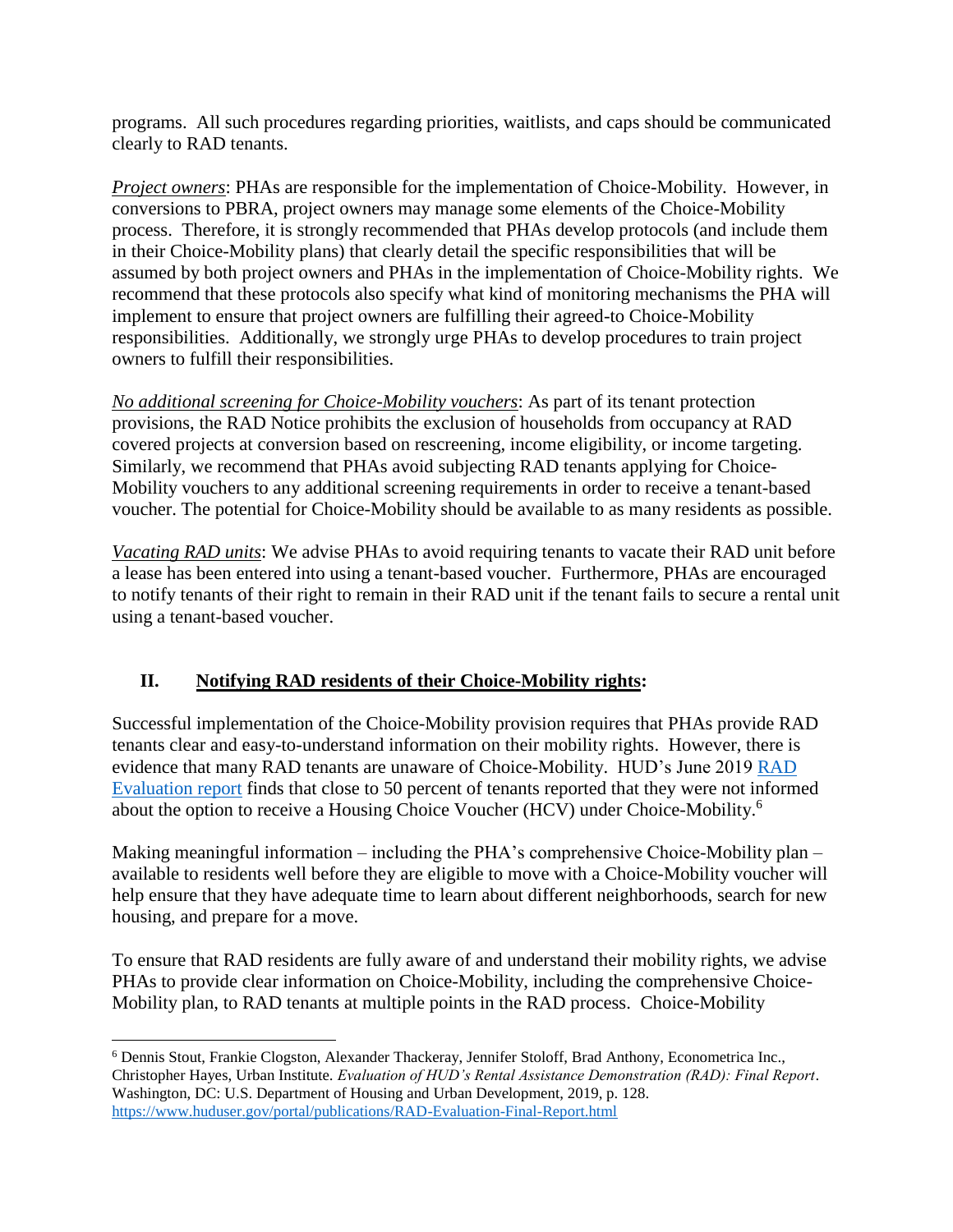information can be provided to public housing tenants even before the PHA has applied to convert a property to RAD, and then again after the RAD conversion closes. Ideally, residents should also be informed about Choice-Mobility when they sign a lease for a RAD unit, during their income re-certification, and at regular resident meetings at RAD properties.

There are many ways to tell residents about Choice-Mobility. First, PHAs can distribute their comprehensive Choice-Mobility plan to RAD residents. Second, posters, flyers, and FAQs may also be used to provide written information in an easy-to-understand manner. Third, property managers and/or other PHA staff can meet with RAD residents to explain information in person. In addition, RAD residents can learn about their Choice-Mobility rights from presentations during resident meetings (or at other times) at the RAD property. Written information on Choice-Mobility can also be provided at such meetings. Finally, keeping track of when RAD residents are eligible for Choice-Mobility will help make Choice-Mobility more effective. When a resident is approaching eligibility, it is highly recommended that PHAs remind tenants about the Choice-Mobility option so that they have enough time to start the moving process.<sup>7</sup>

Furthermore, we advise PHAs to make clear in their comprehensive Choice-Mobility plans that RAD tenants may request and accept a voucher at *any* point after the fulfillment of their one or two year residency requirement. It is important to make it explicit that tenants are eligible for Choice-Mobility on an ongoing basis so that families can time moves to better fit their evolving circumstances, such as a need to move closer to a job or because of a change in family composition.

# **III. Maximizing the Effectiveness of Choice Mobility**

When combined with robust mobility counseling, landlord recruitment, and favorable HCV policies, residents can use tenant-based vouchers to move to new areas and have improved access to opportunities. Research finds that living in lower-poverty neighborhoods has important benefits for families.<sup>8</sup> A recent study shows that moving to lower-poverty neighborhoods when young can increase children's earnings in adulthood.<sup>9</sup> Choice-Mobility can be a powerful tool to help residents and to affirmatively further fair housing. There are several actions that PHAs can take to make the most of the Choice-Mobility option, especially in terms of helping individuals

l  $<sup>7</sup>$  For instance, the PHA (or property owner) can tell people when they are eligible, and what to expect. For example,</sup> they could write something such as: "You are eligible to request a choice-mobility voucher any time after [DATE]. Once you request a voucher, it usually takes between X to Y weeks before you are issued a voucher, depending on the number of vouchers available. After you are issued a voucher, you generally need between [ESTIMATED TIME PERIOD] to find an apartment, or you will surrender the voucher and continue to live in your unit. Because this time period is fairly short, if you are considering requesting a choice-mobility voucher, we suggest that you spend some time thinking about the neighborhoods you might be interested in moving to before you make the request for a voucher."

<sup>8</sup> For a synthesis of some of this research, see Barbara Sard, Douglas Rice, Alison Bell, and Alicia Mazzara, "Federal Policy Changes Can Help More Families with Housing Vouchers Live in Higher-Opportunity Areas," Center on Budget and Policy Priorities, September 4, 2018, [https://www.cbpp.org/research/housing/federal-policy](https://www.cbpp.org/research/housing/federal-policy-changes-can-help-more-families-with-housing-vouchers-live-in-higher)[changes-can-help-more-families-with-housing-vouchers-live-in-higher.](https://www.cbpp.org/research/housing/federal-policy-changes-can-help-more-families-with-housing-vouchers-live-in-higher)

<sup>9</sup> Raj Chetty, Nathanial Hendren, and Lawrence Katz, "The Effects of Exposure to Better Neighborhoods on Children: New Evidence from the Moving to Opportunity Experiment," *American Economic Review* 106, No. 4, 2016, pp. 855–902.